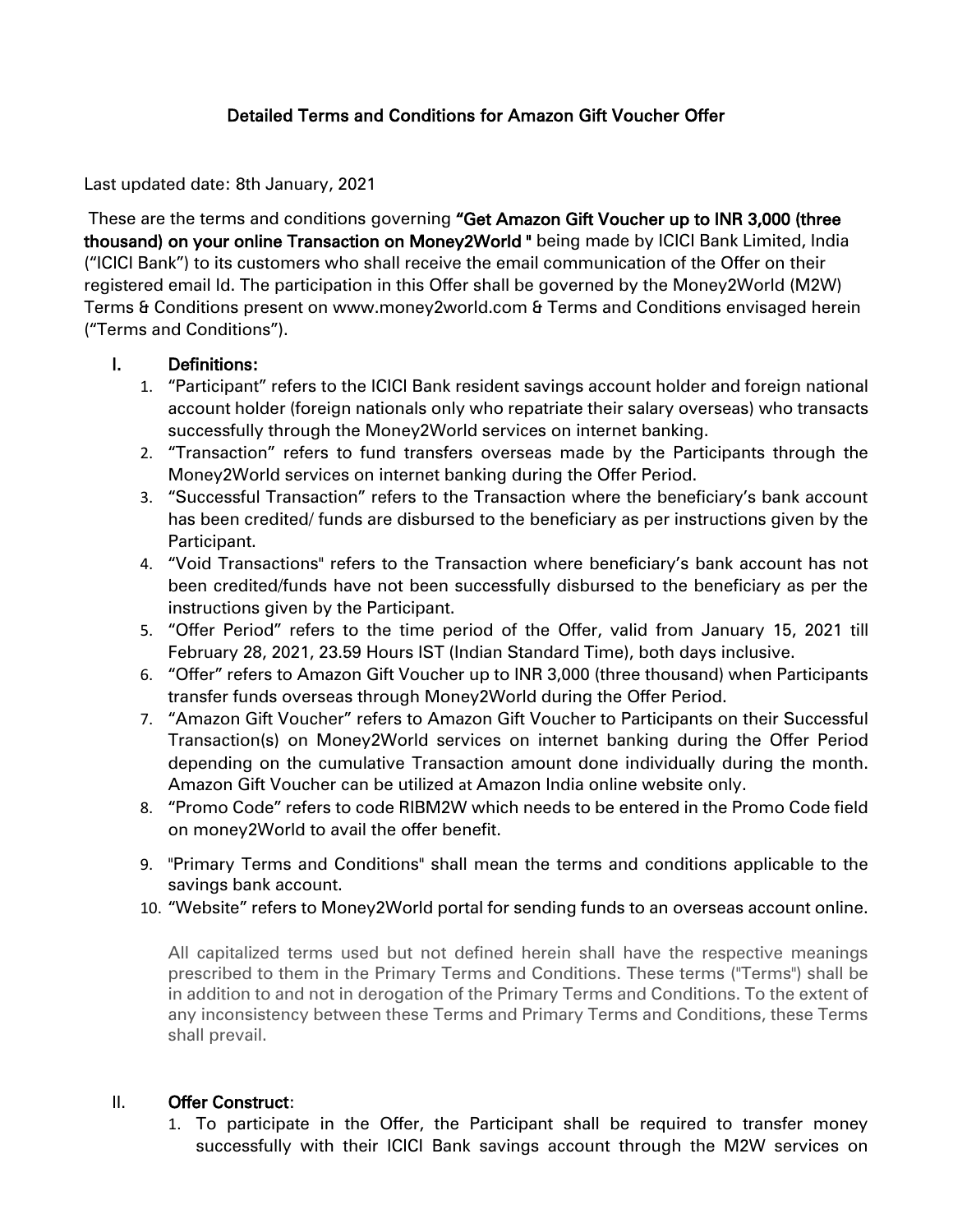internet banking during the Offer Period in due compliance with the terms and conditions governing M2W, available at the Website [https://m2wnet.icicibank.co.in/STAR\\_M2W/tAndCShowonReg.action?ajaxXmlData=](https://m2wnet.icicibank.co.in/STAR_M2W/tAndCShowonReg.action?ajaxXmlData)

2. By participating in the Offer, the Participant agrees to be bound by the Primary Terms and Conditions, these Terms and Conditions and the terms and conditions governing M2W (which may be amended or varied at any time by ICICI Bank with or without notice) and by ICICI Bank's decisions, which shall be deemed to be final and binding in all matters pertaining to the Offer.

### III. The availability of the Offer is based on the following criteria:

- 1. Offer is valid only for those Participant(s) whose Transaction is in the Offer Period (Participant may or may not have transacted from the same ICICI Bank resident savings account before the Offer Period).The Amazon Gift Voucher amount will depend on the cumulative Transaction(s) amount in the Offer Period done during each mont.
- 2. Offer is valid if the Participant successfully sends money with Money2World services, as mentioned in the email communication.
- 3. The Successful Transaction with Money2World services should be completed within the Offer Period, subject to Amazon Gift Voucher Amount as per cumulative Transaction amount of the Participant in accordance with the terms and conditions governing the usage of services offered by M2W as set out in the Website.
- 4. Offer eligible only to customers who enter the Promo Code while initiating the transaction on Money2World

### IV. Offer Terms and Conditions:

| Transfer Amount (Foreign Currency)*                         | <b>Voucher Amount</b>                 |
|-------------------------------------------------------------|---------------------------------------|
| 1,000 - 2,000 (one thousand – two thousand)                 | Rs. 500 (five hundred)                |
| 2,001 - 5,000 (two thousand one – five thousand)            | Rs. 1,000 (one thousand)              |
| 5,001 - 10,000 (five thousand one – ten thousand)           | Rs. 1,500 (one thousand five hundred) |
| 10,001 - 20,000 (ten thousand one - twenty thousand)        | Rs. 2,000 (two thousand)              |
| $20,001 - 30,000$ (twenty thousand one $-$ thirty thousand) | Rs. 2,500 (two thousand five hundred) |
| 30,001 & Above (thirty thousand one)                        | Rs. 3,000 (three thousand)            |

### \* Cumulative Transfer Amount (on single or multiple transactions in the particular month during offer period)

AUD, CAD, CHF, USD, GBP, EUR – as per the FCY amount of Transaction All other currencies (AED, DKK, HKD, JPY, NOK, NZD, QAR, SAR, SEK, SGD, THB, OMR, ZAR, BHD,PLN) - Equivalent of USD

### Minimum Transfer Amount –

AUD, CAD, CHF, USD, GBP, EUR – 1,000 All other currencies (AED, DKK, HKD, JPY, NOK, NZD, QAR, SAR, SEK, SGD, THB, OMR, ZAR, BHD,PLN) - Equivalent of USD 1,000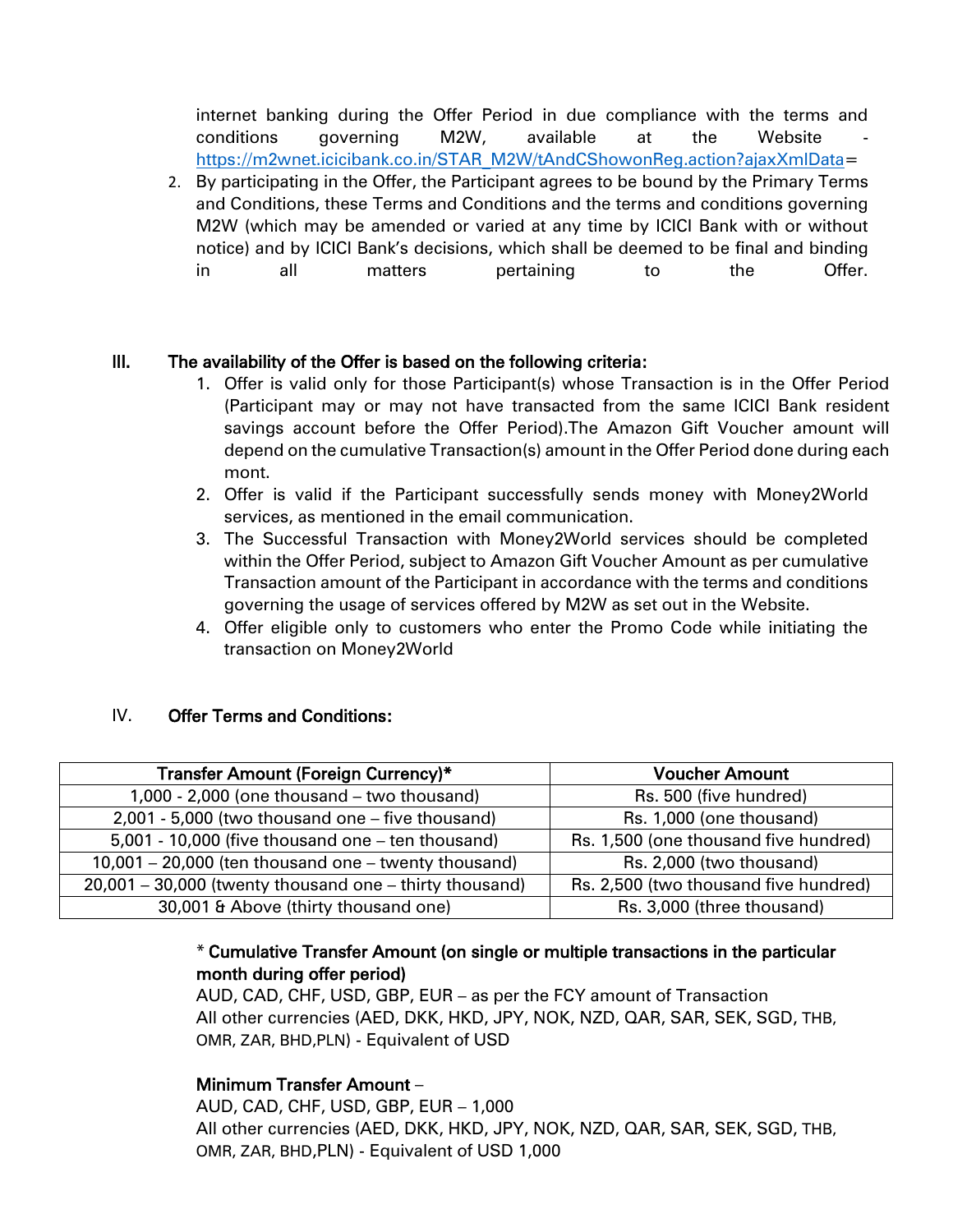For example – Customer's total transactions amount is USD 5,000 in the month then he will be eligible for Rs. 1,000 Gift Voucher.

- 1. Offer applicable only on successful Transaction(s) raised through ICICI Bank internet banking. The Offer is not valid for failed/cancelled/rejected/recalled/returned Transactions.
- 2. One Participant can be eligible only one Amazon Gift Voucher under the Offer. The Offer cannot be clubbed with any other Offer. The Offer is non-transferable, nonbinding and non- encashable.
- 3. For all other currencies (AED, DKK, HKD, JPY, NOK, NZD, QAR, SAR, SEK, SGD, THB, OMR, ZAR, BHD,PLN) - Equivalent of USD amount will be considered as the transfer amount. The USD amount would be calculated based on the prevailing rate of USD on the day and time the Transaction(s) has been initiated by the Participant.
- 4. Any person availing of the Offer shall be deemed to have accepted the terms and conditions mentioned herein.
- 5. Participation in the Offer by the Participant is on a voluntary basis.
- 6. Amazon Gift Voucher to the eligible Participants will be given within 2(two) months post completion of the Offer Period.
- 7. In case the ICICI Bank is not able to send the Amazon Gift Voucher to the Participant's registered email ID with ICICI Bank, then ICICI Bank reserves the right to treat the Amazon Gift Voucher as null and void.
- 8. No substitutions other than what is detailed in the communication sent to the Participant shall be allowed. However, ICICI Bank reserves the right to substitute and/or change the Amazon Gift Voucher amount, without any intimation or notice, written or otherwise to the Participant.
- 9. In all matters relating to the Offer, the decision of ICICI Bank shall be final and binding in all respects.
- 10. No queries will be entertained 90 (ninety) days after the closure date of the Offer.

# V. Terms and Conditions prescribed by ICICI Bank:

- 1. Under this Offer, upon compliance with the conditions mentioned above, the Participant/s shall be entitled with an Amazon Gift Voucher as per the Offer.
- 2. In case there is more than one Offer available simultaneously, no two Offers can be combined by the Participant. It shall be entirely at the discretion of ICICI Bank to consider any exceptions to the above.
- 3. Any tax or other liabilities or charges payable to the government or any other statutory authority/body, which may arise or accrue to the Participant due to the provision of the Amazon Gift Voucher Offer, shall be to the sole account of the Participant. Tax deducted at source, if any, on the monetary value of the Amazon Gift Voucher Offer shall be payable by the Participant.
- 4. ICICI Bank reserves the right to modify/change all or any of the terms and conditions governing the Offer. ICICI Bank also reserves the right to discontinue the Offer without assigning any reasons whatsoever.
- 5. The Offer and the opportunity to participate therein are entirely voluntary. Participation in this Offer shall be deemed to be acceptance of all the Terms and Conditions governing the Offer.